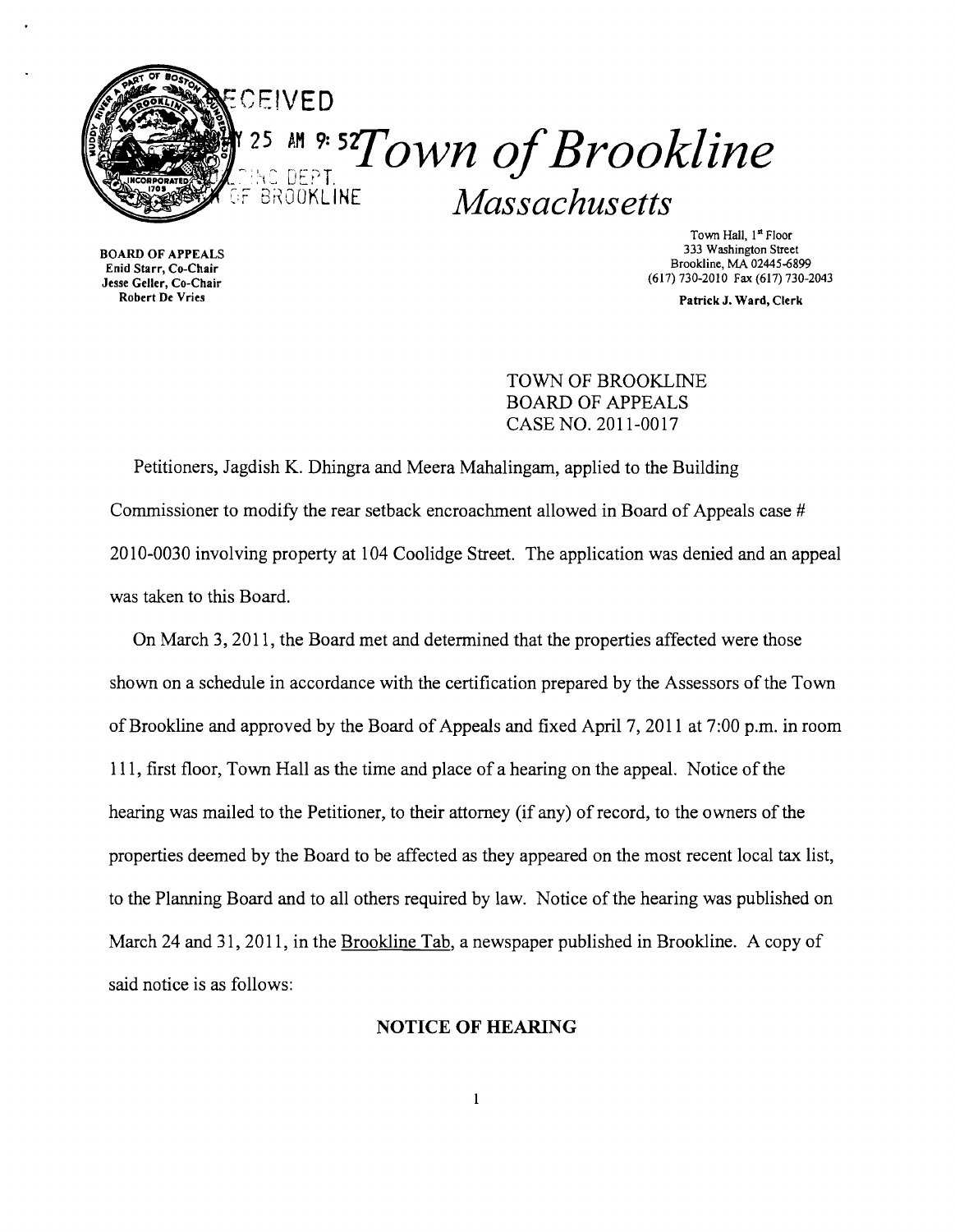**Pursuant to M.G.L. C. 39, sections 23A & 23B, the Board of Appeals will conduct a public hearing to discuss the following case:** 

Petitioner: MAHALINGAM, MEERA & DHINGRA, JAGDISH Owner: MAHALINGAM, MEERA & DHINGRA, JAGDISH Location of Premises: **104 COOLIDGE ST**  Date of Hearing: **APRIL 07,2011**  Time of Hearing: **7:00 p.m.**  Place of Hearing: **Room 111, First floor** of Town **Hall** 

A public hearing will be held for a variance and/or special permit from:

**Modification of BOA case #2010-0030: Legalization of** additional 6" **encroachment into rear yard setback by conservatory addition.** 

## ofthe Zoning By-Law to **PROPOSED CONSERVATORY REQUIRING BOARD OF APPEALS RELIEF AT 104 COOLIDGE ST.**

Said premise located in a **T-5 (two-family)** residence district.

*Hearings, once opened, may be continued by the Chair to a date and time certain. No further notice will be mailed to abutters or advertised in the TAB. Questions regarding whether a hearing has been continued, or the date and time ofany hearing may be directed to the Zoning Administrator at* 617-734-2134 *or check meeting calendar at:http://calendars.town.brookline.ma.usIMasterTownCalandarl?FormID=158.* 

*The Town of Brookline does not discriminate on the basis of disability in admission to, access to, or operations ofits programs, services or activities. Individuals who need auxiliary aids for*  effective communication in programs and services of the Town of Brookline are invited to make *their needs known to the ADA Coordinator, Stephen Bressler, Town ofBrookline,* **11** *Pierce Street, Brookline, MA 02445. Telephone:* **(617)** *730-2330,. TDD* **(617)** *730-2327.* 

## **Enid Starr Jesse Geller Robert De Vries**

At the time and place specified in the notice, this Board held a public hearing. Present at the

hearing was Chairman, Jesse Geller and Board Members, Jonathan Book and Lisa Serafin. The

case was presented by Drew Hale of Sunspace Design Inc., 264 Salem Road

Billerica, MA 01821-2156. Mr. Hale is the Construction Supervisor for the project.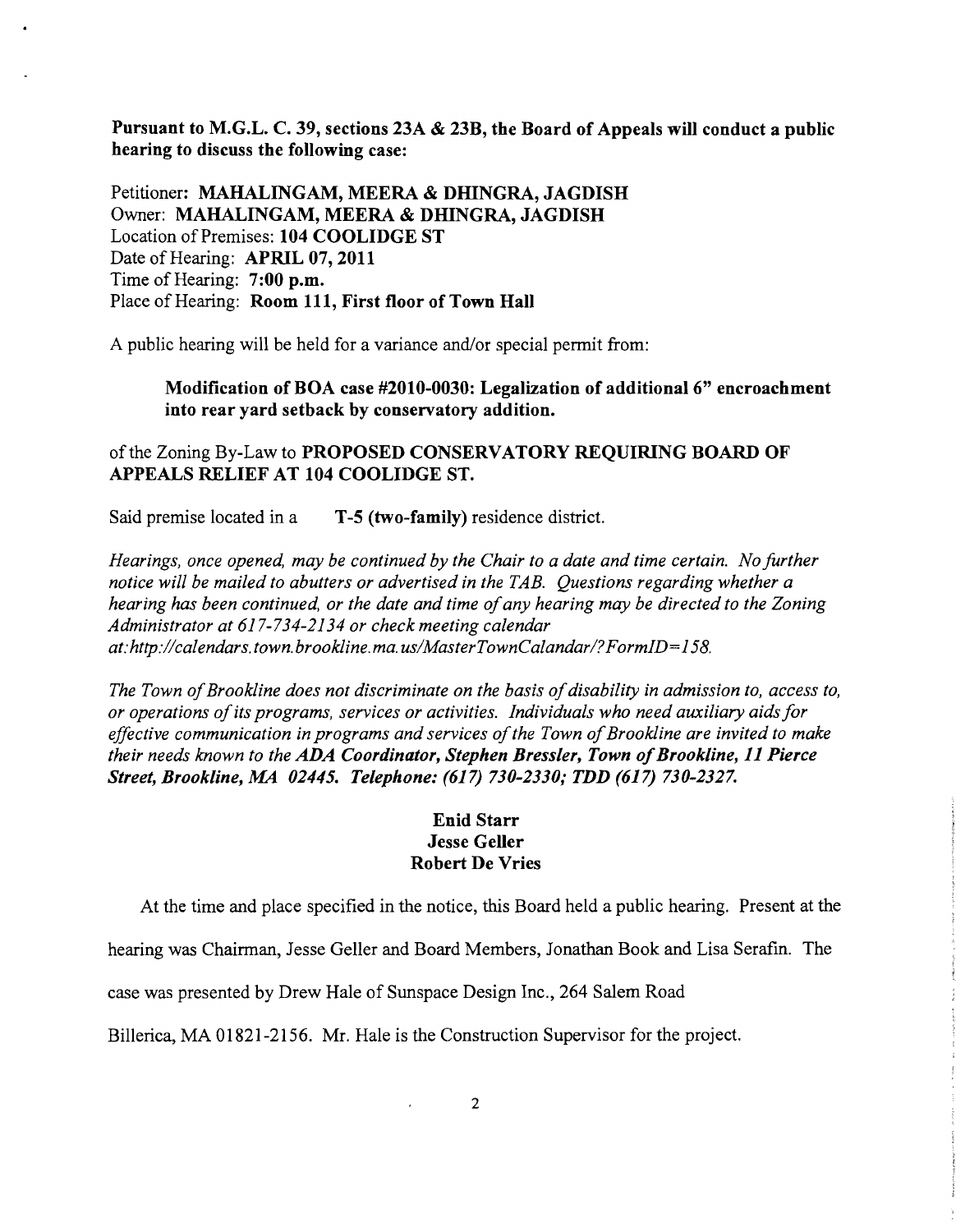Mr. Hale reported that the Board of Appeals at a 5 August, 2010 hearing, reviewed and approved a proposal to construct an observatory and deck within the rear yard setback at 104 Coolidge Street. As a requirement of that relief, Mr. Hale submitted final plans to Planning Board staff for review and approval. The plans were subsequently approved on 18, November, 2010. During the initial course of construction, he said, the structure for the addition was built six inches closer to the lot line than was originally approved. Mr. Hale discovered this anomaly, stopped work, and contacted the Building Department to address the error. Mr. Hale is now before the Board seeking a modification of the previous relief granted to his clients, Jagdish K. Dhingra and Meera Mahalingam to allow for the additional six inch encroachment into the rear yard setback.

Chairman Geller asked whether anyone in attendance wished to speak in favor of or against the proposed relief. No one spoke in favor of or against the proposed relief.

Polly Selkoe, Assistant Director for Regulatory Planning, reported that the Planning Board had reviewed the proposed modification at its 24, March, 2011 meeting and recommended approval of the As-Built plans by Everett M. Brooks Company, dated  $2/24/11$ , as submitted.

The Chairman then called upon Michael Shepard, Building Commissioner, for the report from the Building Department. Mr. Shepard reported that sunroom had been constructed and only then was the encroachment issue discovered. He said that the Contractor, on his own volition, contacted the Building Department for guidance. He voluntarily halted completion of the project until the issue was resolved by this Board so as limit the exposure to his clients and himself. Mr. Shepard reported that occasionally issues such as this arise, but thankfully, not often. Mr. Shepard recommended that the Board consider the grant of the additional encroachment into the required rear-yard setback.

3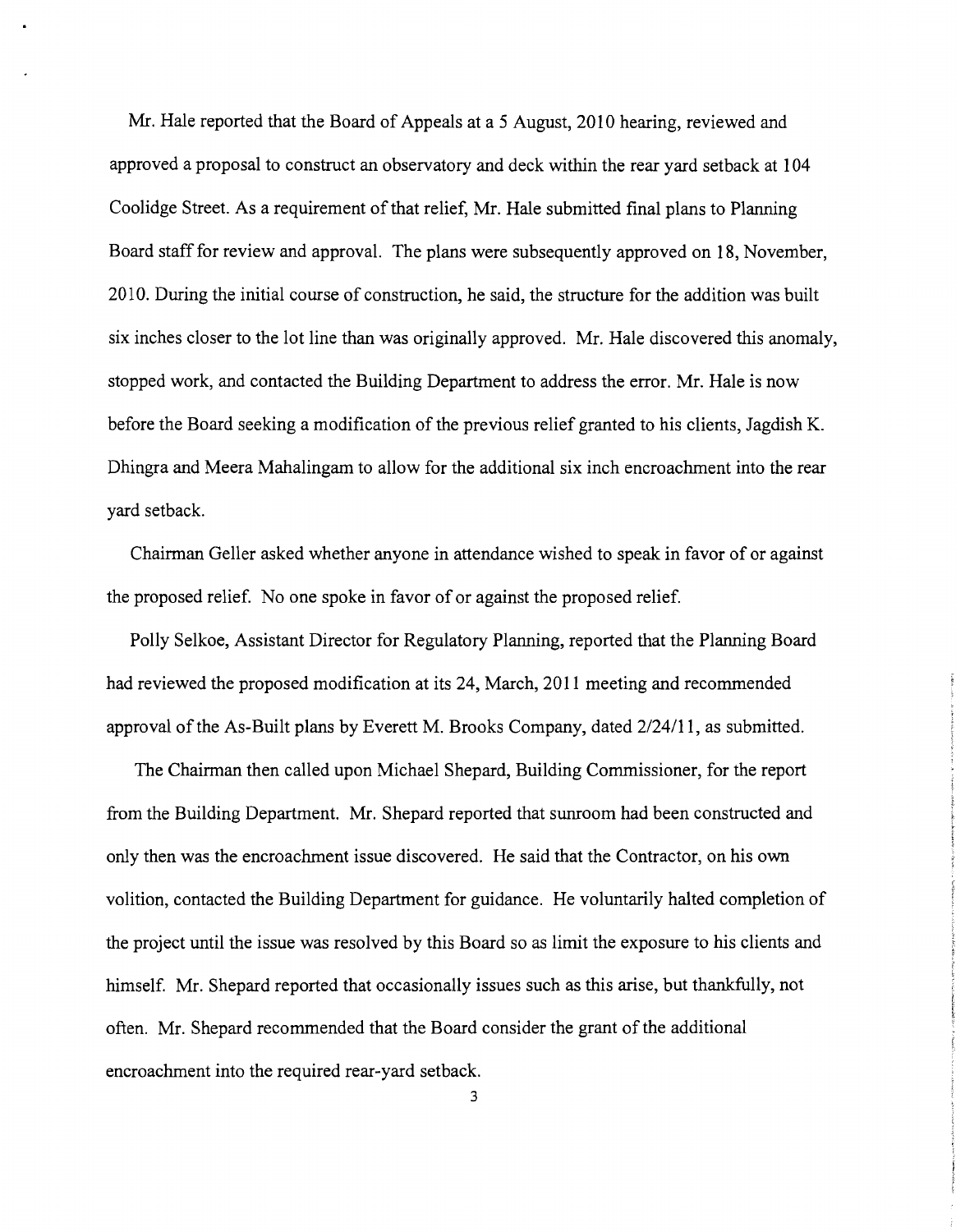The Board, having deliberated on this matter and having considered the foregoing testimony, concluded that it was desirable to grant the requested modification of the previously granted relief in Board of Appeals case #2010-0030. As to the further six inch encroachment into the rear yard setback, the Board made the following specific findings pursuant to **Section 9.05** of the Zoning By-Law:

- a. The specific site is an appropriate location for such a use, structure, or condition.
- b. The use as developed will not adversely affect the neighborhood.
- c. There will be no nuisance or serious hazard to vehicles or pedestrians.
- d. Adequate and appropriate facilities will be provided for the proper operation of the proposed use.

Accordingly, the Board voted unanimously to modify Board of Appeals Case #2010-0030 allowing the further six inch reduction in the rear yard set back as depicted in the As-Built plans by Everett M. Brooks Company, dated 2-24-11. **In** all other respects, the original Decision in Board of Appeals Case #2010-0030 shall remain in full force and effect.

The Board reminded the petitioner that the modification granted is conditioned on timely recording of the modification decision with the Norfolk County Registry of Deeds after the statutory appeal period has lapsed.

Unanimous Decision of The Board of Appeals

 $\bar{\sim}$  $\ddot{\sim}$ Filing Date: (May 20, 2011 **2011 NAY 20** 

Jesse Geller, Chairman